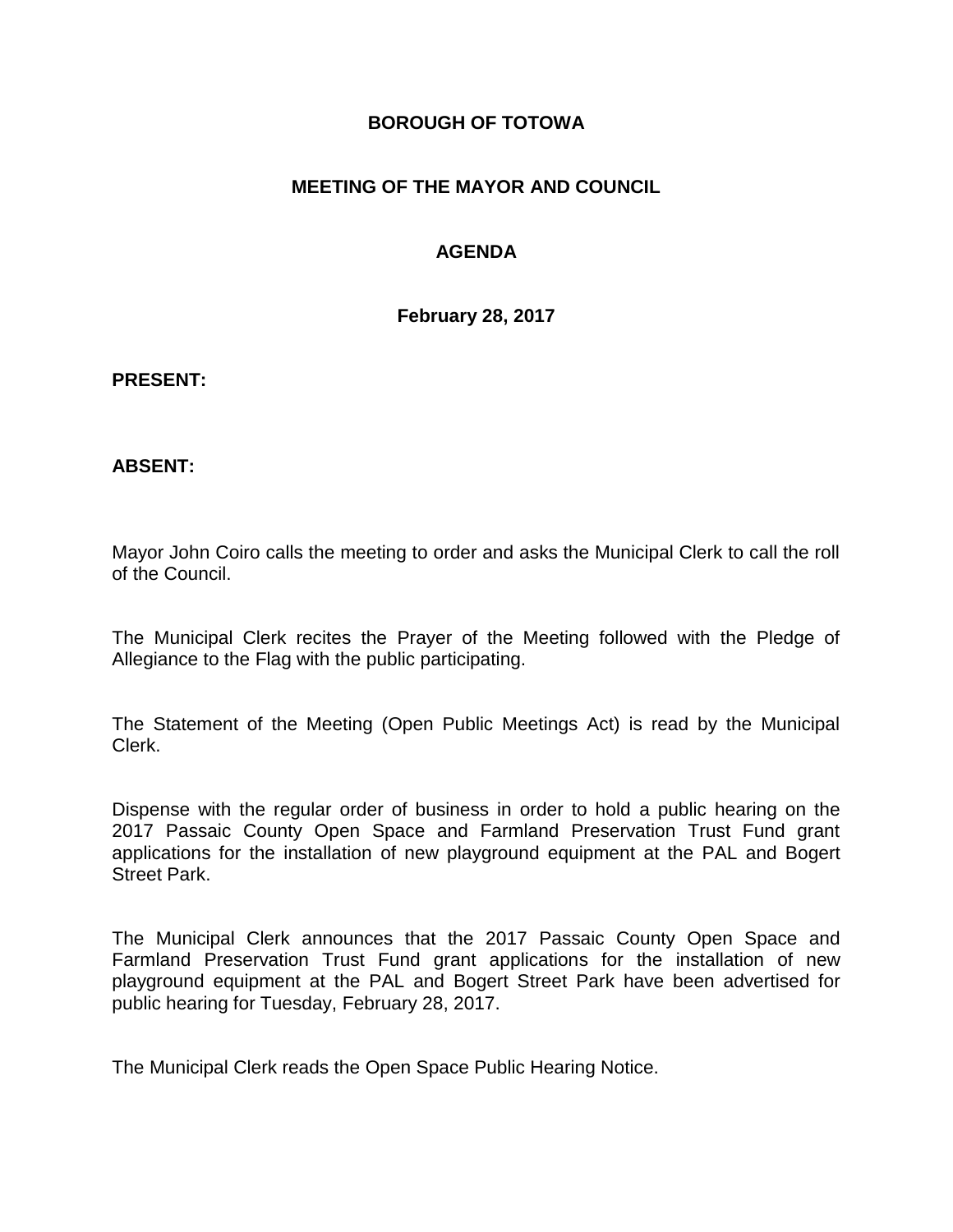Open public hearing.

Mayor Coiro asks if any citizens wish to be heard on the 2017 Open Space grant applications.

## **CITIZENS HEARD:**

Close public hearing.

Resolution endorsing submission of the 2017 Passaic County Open Space and Farmland Preservation Trust Fund grant applications for the installation of new playground equipment at the PAL and Bogert Street Park.

Revert to the regular order of business.

Report from Members of the Council, Municipal Clerk and Municipal Attorney.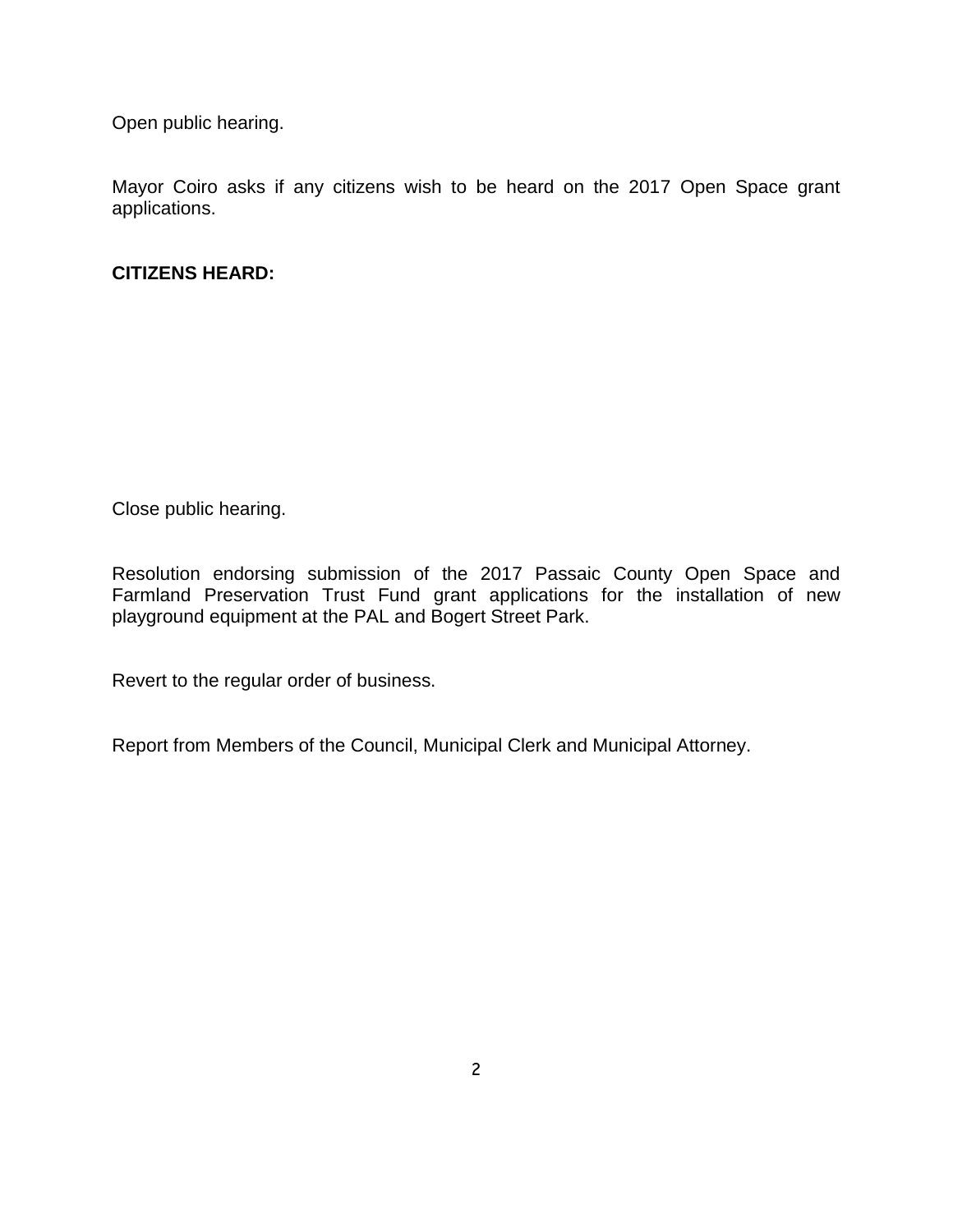Minutes of the Mayor and Council for the meeting of February 14, 2017.

# **COMMITTEE ON FINANCE: PICARELLI, D'ANGELO, FONTANELLA.**

Resolution No. 2017-05 for the payment of bills.

Resolution authorizing the Treasurer to issue refunds to various property owners pursuant to State Tax Court judgments.

Resolution authorizing the Treasurer to issue refunds to various property owners due to overpayment of 1<sup>st</sup> Quarter 2017 taxes.

# **COMMITTEE ON PUBLIC SAFETY: D'ANGELO, FONTANELLA, BUCHER.**

No report.

# **COMMITTEE ON PUBLIC WORKS: BUCHER, CAPO, PICARELLI.**

No report.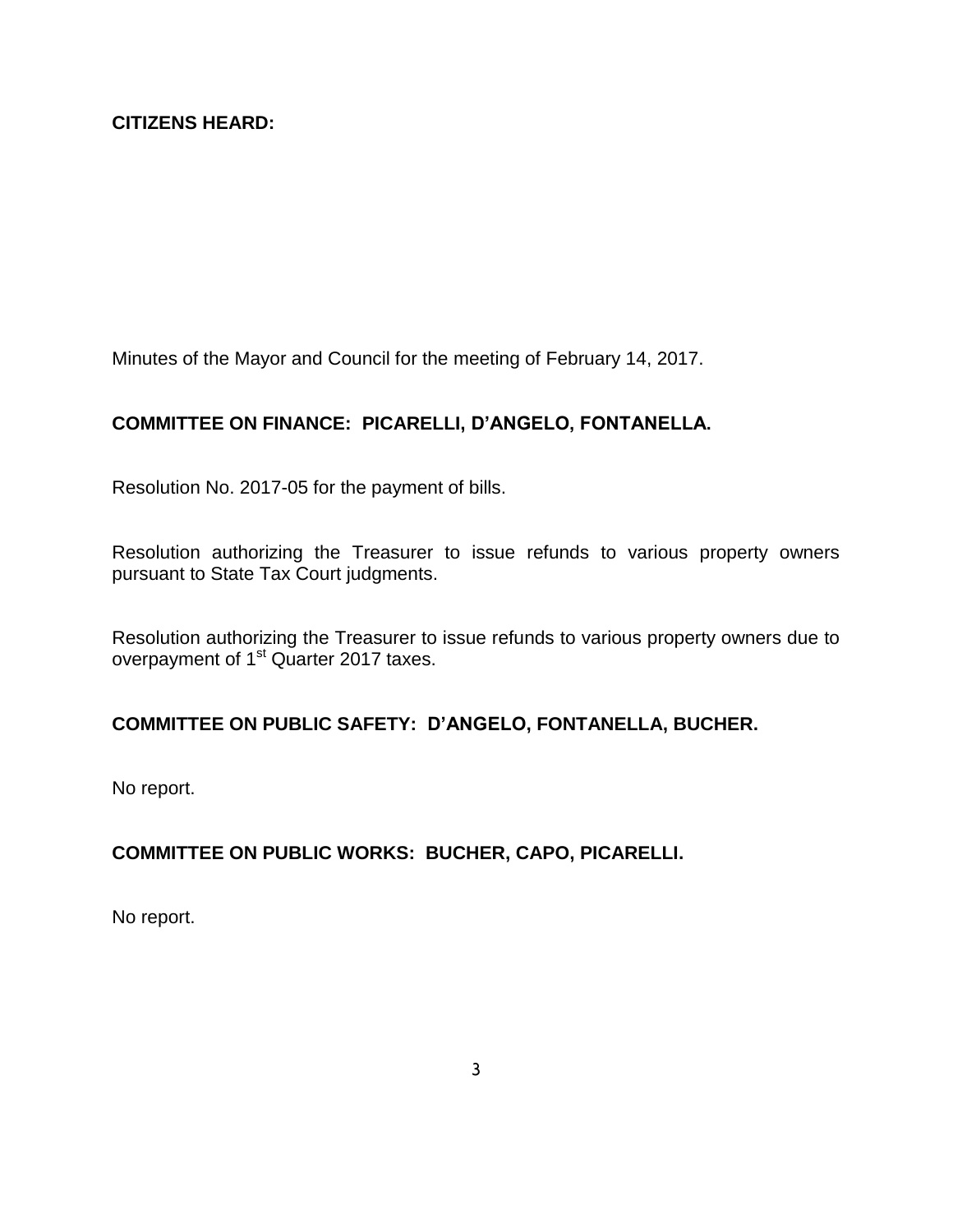### **COMMITTEE ON ENG. & PUB. PROPERTY: FONTANELLA, ANDRIANI, D'ANGELO.**

Resolution authorizing the application to the Passaic County Community Development Block Grant Program for Phase VII of the Sanitary Sewer Main Rehabilitation Project.

Resolution In Support Of The Federal Fair Housing Law And New Jersey Law Against Discrimination.

Letter from the Passaic Valley Sewerage Commission along with a check in the amount of \$4,943.91 for the Municipal Rebate Incentive Program.

Letter from Murph's Tavern inviting the Mayor and Council to their annual celebrations in honor of St. Patrick's Day on Friday, March 10, 2017, Saturday, March 11, 2017 and Sunday, March 12, 2017 (5:00 p.m.—1:00 a.m.) and Friday, March 17, 2017 and Saturday, March 18, 2017 (3:00 p.m.—2:00 a.m.) and requesting permission to have Rosengren Avenue closed from Totowa Road to Union Boulevard on those dates and times.

Street Closing Authorized By The Mayor.

Letter from the Serra Club requesting permission to use the Municipal Parking Lot on Saturday, March 25, 2017 for a trip to the Sands Casino in Pennsylvania.

Letter from a resident requesting permission to use the Municipal Parking Lot on August 15 and September 23, 2017.

### **COMMITTEE ON LIAISON & INSPECTION: ANDRIANI, BUCHER, CAPO.**

Accept the bids for the Tennis Court at Lincoln Field.

Recommendation of the Engineer to adopt a resolution to award the contract to the lowest responsible bidder.